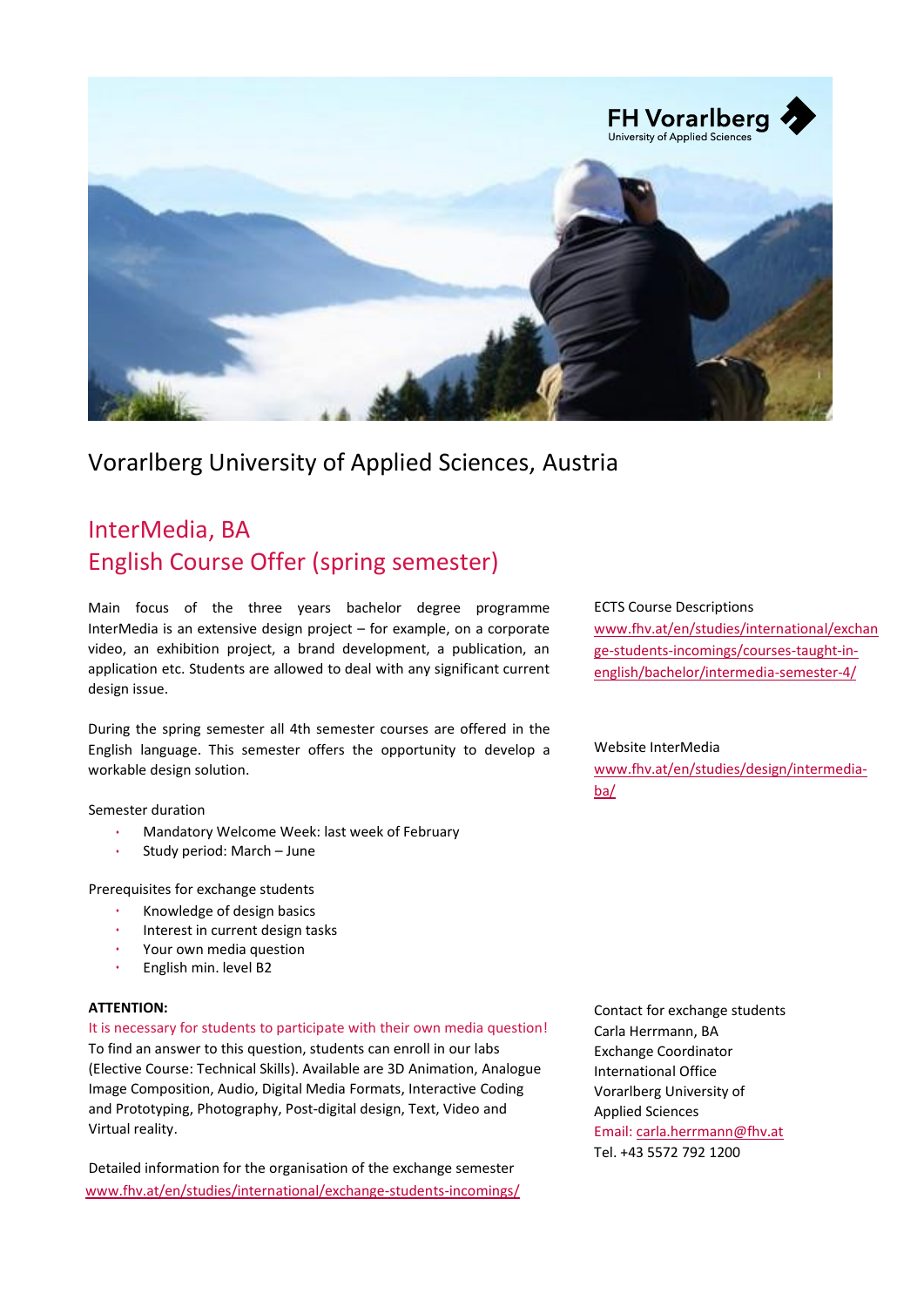# What educational content is offered to exchange students?

## General learning outcomes of the 4<sup>th</sup> semester InterMedia

The students know the development of media techniques and are familiar with the current level of technical media offers. They know the respective requirements of different media channels. They know how content must be prepared for publication using different media. They are able to assess media usage and design content accordingly. The students can analyse design solutions and are able to assess the mutual dependencies and effects of individual factors – requirements, historical, technical, economic and organisational conditions, decision-making and implementation processes, interdependencies etc. They can recognise and assess the objectives of design measures and the extent to which the existing solutions meet the objectives.

The students know the options that various design elements – colour, shape, space, proportions, text, symbols etc. – offer within the scope of design tasks.

The students are able to

- use the manual techniques they need to work on their project.
- plan the steps that appear to be necessary to implement a design idea.
- define priorities and break a project down into work steps to estimate the resources needed for implementation.

The students know

- which design methods help to give signs a certain character.
- which features help to connect a manifestation to a certain sender.
- the formal criteria in response to which people make certain statements and take on certain characteristics.

The students are able to implement a design concept. They know the appropriate production methods and the necessary manual and technical requirements. They know which criteria need to be taken into account as part of implementation (economy, culture, law, security etc.). They are able to assess which services they can provide themselves and where and under what conditions they can ensure support.

## Courses offered in ENGLISH

#### Technology & Design (4 ECTS)

Media Technology, Cross-Media-Design, Introduction to Multimedia Production Methods

The lesson informs about basics of media technology (bit, file, data format, resolution, digitisation, colour, space, pixel, vector, frame etc.); different media and their technological basis; basics of cross-media communication; intermediality, inframediality, intramediality and its processes; cross-media strategies, interaction and diversification of media, software as a medium, generative design, the significance of the physical in the context of digital systems.

The students have a general overview of all of the current techniques used as part of the production of visual and acoustic media. The students are able to name and use key concepts, methods and tools for media processing. The students know the usage parameters, opportunities, range of application and restrictions of individual media and can select these appropriately based on the content, the available resources, the desired effects and the technical possibilities. The students can name and explain the most important tools and procedures in the production of various media, describe the workflow and describe the link between their work and the work of other members of the team. They can analyse and modify a design so it can be implemented optimally using a cross-media strategy.

#### **Best Practice Analysis (3 ECTS)**

Selected examples are used to show how certain solutions are developed and why they have proven to be good in certain contexts. The samples selected correspond to the tasks the students are working on.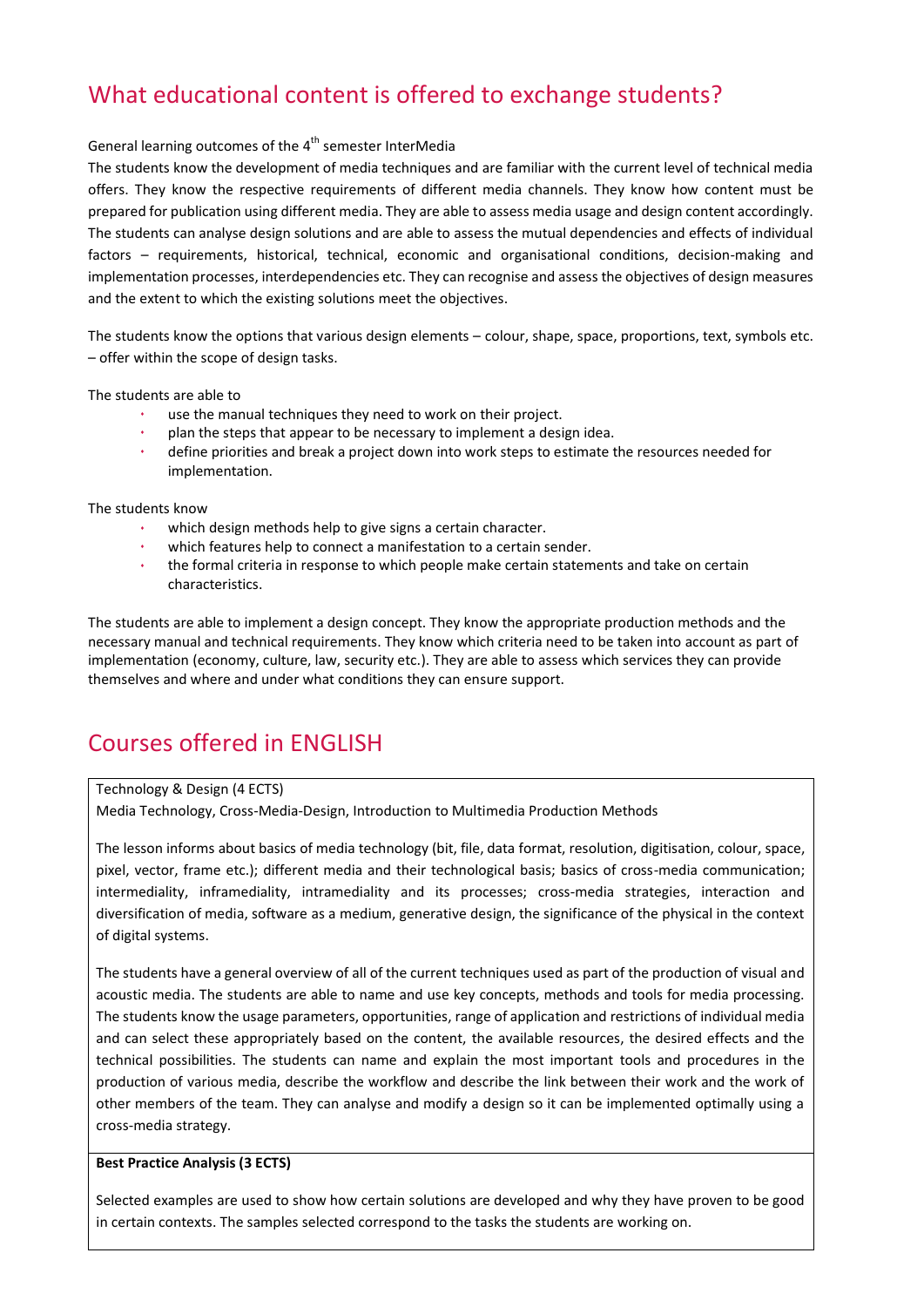The students know various best-practice examples for an effective design solution in complex areas that correspond to the objectives and are able to assess these. The students can determine and evaluate corresponding solutions on the basis of an existing task and they use the knowledge of their field obtained through best practice analyses.

#### **Project Management of Design Processes (2 ECTS)**

The lesson is about initiating, planning and implementing projects / project management: implementation timetables, work phases, time windows, milestones, time frames, responsibilities, resources / expectations by the client of the designer as a collaboration partner / agreement between clients, partners, test persons etc. / waterfall vs. agile methods / online tools.

The students know the necessary work steps from briefing to design idea, design concept, binding prototypes, implementation and realisation. The students are able to describe project objectives and break them down into project phases; control projects for which the outcome is open. They can manage unexpected events in a methodical manner. They can create an overview of the people involved, parties, lobbies and professionals to assess their roles and set up appropriate interfaces. They know how different interests present and can find common goals. They know various project management methods and tools that help them with implementation.

### **Stage & Elements (8 ECTS) Form, Space, Time, Character, Identity**

The lesson is about anatomy and morphology of the design elements: shape (point, line, surface), proportion, contrast, composition, colour, texts, symbols, signets, signals, dynamics, tension, movement, symmetry and asymmetry / about identity as an assertion of difference – relationships and difference (family, kin) / about design dramaturgy: temporal structure, change of scene, act, visual dramaturgy / and about variables and constants – what must stay, what can change.

The students know the elements used by designers / the principles and vocabulary of design / typical features of technical processing of media and they are able to use stylistic devices in multiple media in a targeted manner / the formal properties that can trigger certain ideas of character and identity.

#### **Technical Skills / Face-to-face Coaching (2 ECTS)**

Free choice from a wide range of courses available for selection. Students can choose up to 3 of the following courses. Most courses are offered at two different levels (for beginners and advanced students). Please note that due to timetable overlaps / limited places, it might not be possible to attend all the selected courses.

- 3D animation: 3D modelling, visualisation and animation
- Analogue image composition: drawing, sketching, collaging, painting techniques
- Audio: sound recording and processing, sound collages
- Digital Media Formats: Video and Podcasting
- Interactive Coding and Prototyping: internet, applications, interface design, 3D printing, Internet of Things, microcontrollers, electronics, robotics
- Photography: lighting, aperture, camera techniques, image processing
- Post-digital design: design of posters, newspapers, magazines and books
- Video: lighting, camera techniques, direction, video processing
- Virtual reality: expanded reality, games
- Text: analysis, discussions and creating various types of text.

The students master the basic manual skills of a self-selected field. They know how to operate the relevant software, tools and devices. They know the relevant design options and design examples. They can estimate the complexity of various design processes.

**Students also have the opportunity to work independently and outside the courses on their own topics in our design labs.**